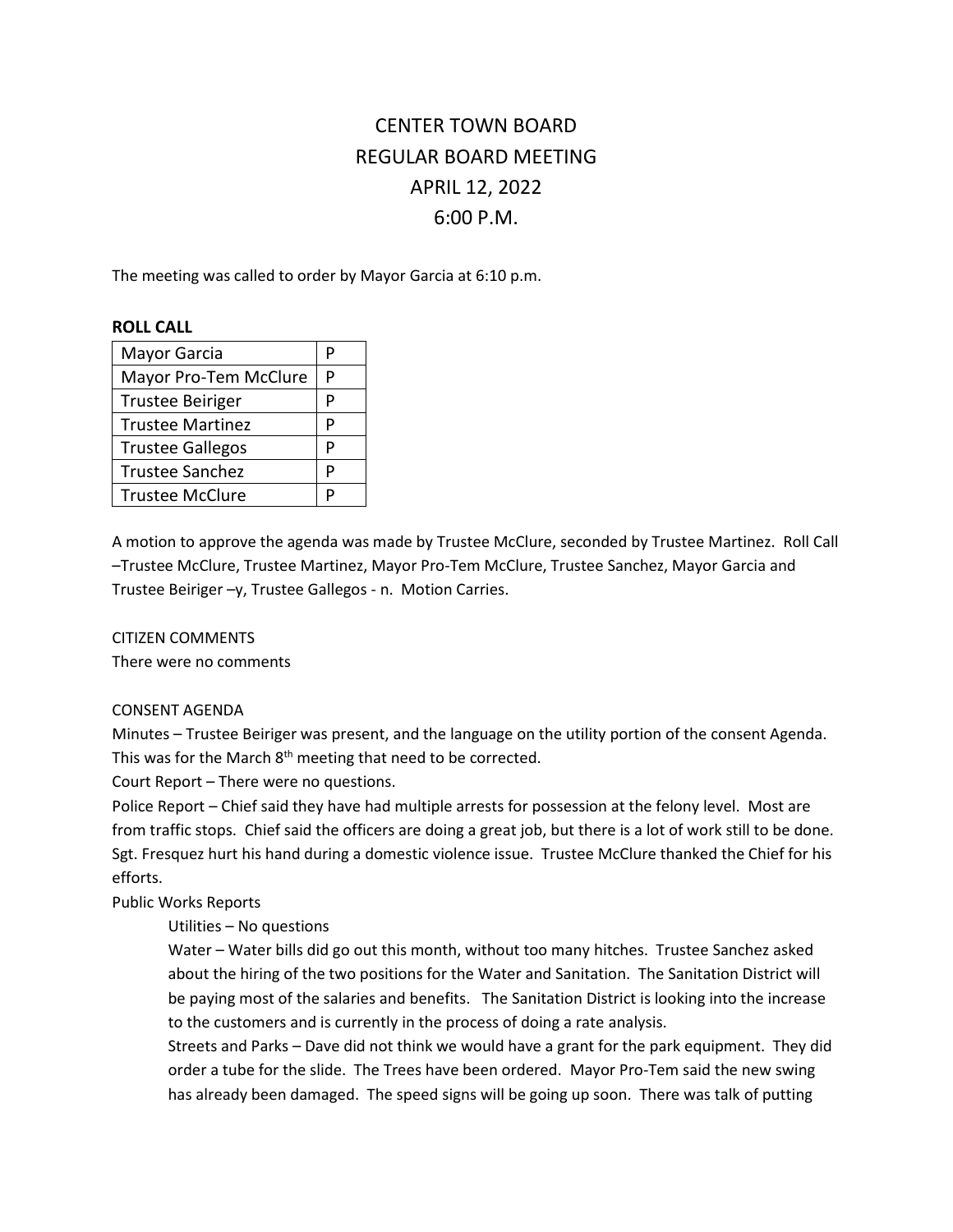stop signs on  $2^{nd}$  St. There is a straight shot through the street, which increases the speed. A motion to place two stop signs on Second St. with a review after 120 days was made by Trustee McClure, seconded by Trustee Gallegos. Roll Call – All in favor. Motion Carries Building and Code Enforcement – Trustee Gallegos asked about the garage door that was not approved on Miles and there is one. Dave said he had a carport permit and made a garage. He has got the permit for the Garage and meets the requirement and is no longer in violation.

A motion to approve the Consent Agenda with the correction to the minutes was made by Mayor Pro-Tem McClure, seconded by Trustee Beiriger. Roll Call – All in favor. Motion Carries.

PAYABLES – A motion to pay the payables was made by Trustee McClure, seconded by Trustee Gallegos. Roll Call – All in favor. Motion Carries.

MANAGERS REPORT – There was no report or questions.

#### PUBLIC WORKS DIRECTOR –

Paving Increase – There is an increase of \$19,000 to the paving quote as of today, for a total of \$256,000. Mr. Arredondo does not know what it will be by the end of May and would like to re- visit it at that time. Trustee Sanchez asked where the paving for Broadway will end. Broadway is a County Rd. A motion to approve the increase was made by Mayor Pro-Tem McClure, seconded by Trustee Sanchez. Roll Call- All in favor. Motion Carries

Gas Increase – Dave recommends that we do not need an increase to the gas rates for this month. The increase usually affects the Town four to five months down the road. The Town may have to increase in the month of May.

Electric Increase – Dave said that everything is going up. WAPA will increase next year, NMPP will be increasing also. Trustee McClure said that we have not set the reserve figures up yet. Dave said that him and Brian are looking at the reserves with RG and Associates to set the rates.

Fluoride Update – Cameron Wilkins was here with CDPHE and discussed the fluoride with Dave, there are tablet feeders that could be put into the system. There is also funding for fluoride that will be available, Dave is looking into it. The Town will probably need an engineer for the tablet feeder.

#### NEW BUSINESS

Center Liquor Renewal – Attorney Trujillo said that everything looks good. A motion to approve the renewal application was made by Trustee McClure, seconded by Mayor Pro-Tem McClure. Roll Call – All in favor. Motion Carries.

Town Clerk – A motion to move Rose from Deputy Clerk to Town Clerk was made by Trustee Martinez, seconded by Trustee Sanchez. Roll Call – All in favor. Motion Carries.

#### OLD BUSINESS

Senate Bills – Discussion – There was no discussion.

ITEMS FOR NEXT MEETING Summer Entertainment Update -